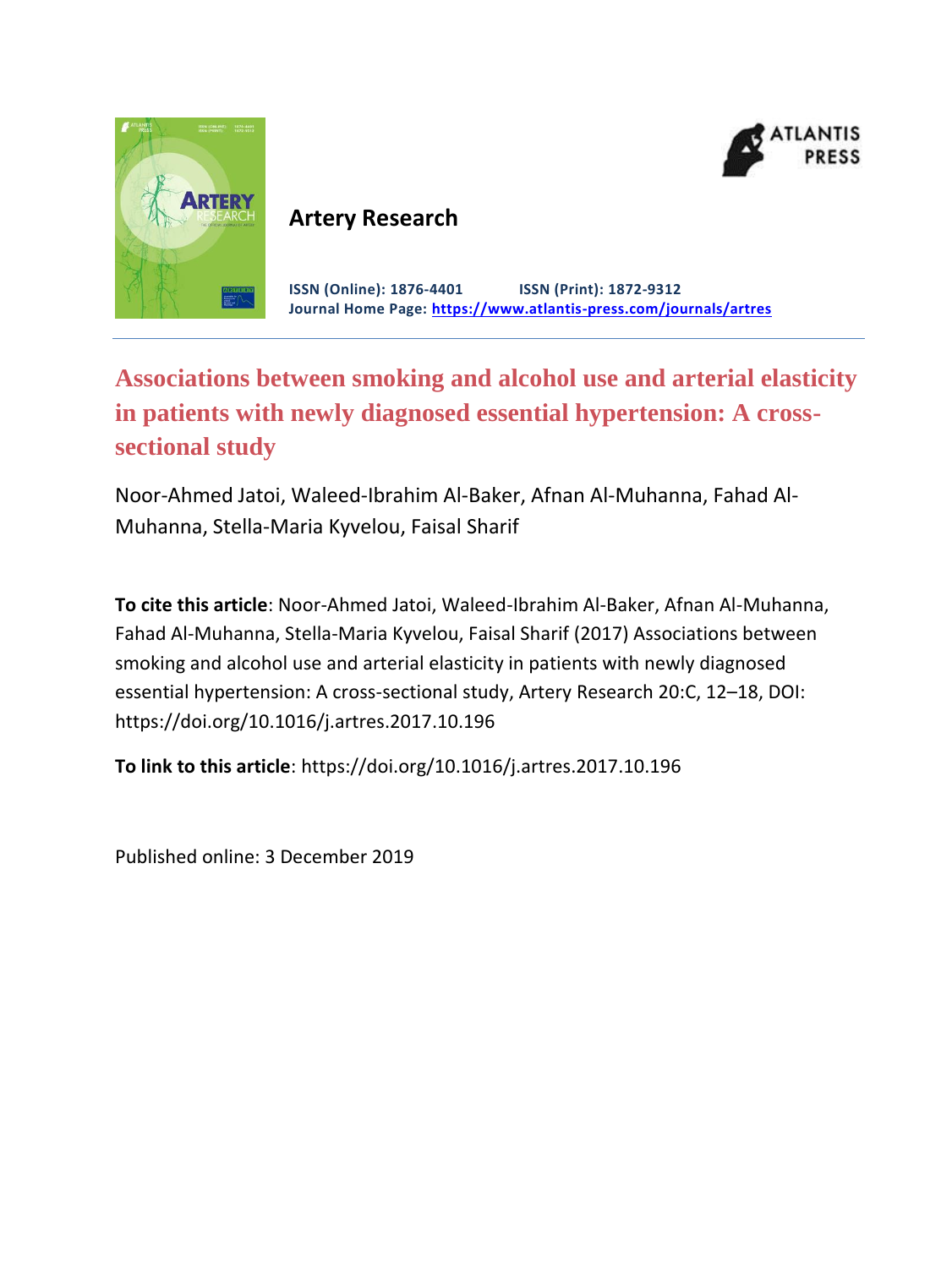

# Associations between smoking and alcohol use and arterial elasticity in patients with newly diagnosed essential hypertension: A cross-sectional study



<sup>a</sup> Department of Internal Medicine, King Fahd University Hospital, and College of Medicine, Imam Abdul-Rahman Bin Faisal University, Dammam, Saudi Arabia **b** Department of Medicine, Galway University Hospital and School of Medicine, Clinical Sciences Institute National University of Ireland Galway, Galway University Hospital, Galway, Ireland

Received 9 September 2017; accepted 10 October 2017 Available online 27 October 2017

#### **KEYWORDS**

Smoking; Alcohol consumption; Essential hypertension; Arterial stiffness

Abstract Objective: To assess the relationship between smoking and alcohol use (separately and combined) on arterial stiffness in patients with essential hypertension.

Materials and Methods: We assessed never-treated newly diagnosed patients with essential hypertension (n = 446) aged 18-80 years (52% males). Measurements included aortic stiffness, assessed as pulse wave velocity (PWV) (Complior), wave reflection (augmentation index [AIx]), and transit time  $[T_R]$  SphygmoCor).

Results: The 446 patients were categorized as: non-smokers (n = 204), ex-smokers (n = 121), current smokers (n = 121), non-drinkers (n = 59), moderate drinkers (n = 281), heavy drinkers  $(n = 106)$ . Both AIx and PWV were significantly higher in current smokers than in ex-smokers and non-smokers  $[(p < 0.02)$ ,  $(p < 0.01)$ , respectively]. Alx and PWV were higher in nondrinkers followed by heavy drinkers and moderate drinkers  $[(p < 0.003)$ ,  $(p < 0.008)$ , respectively]. Among current and ex-smokers there was no significant difference in PWV or AIx by alcohol consumption ( $p = NS$ ), while in non-smokers AIx was significantly ( $p < 0.001$ ) higher in the non-drinkers followed by heavy drinkers and those with moderate alcohol consumption and PWV was significantly ( $p < 0.001$ ) higher in heavy drinkers followed by non-drinkers and those with moderate alcohol consumption.

\* Corresponding author. Vascular Medicine Unit, Diabetes Care Centre (Internal Medicine Department), King Fahd University Hospital and College of Medicine, Imam Abdul Rahman Bin Faisal University, 31952 Al-Khobar, PO Box 40349, Dammam, Saudi Arabia. E-mail address: [najatoi@iau.edu.sa](mailto:najatoi@iau.edu.sa) (N.-A. Jatoi).

<https://doi.org/10.1016/j.artres.2017.10.196>

1872-9312/© 2017 Association for Research into Arterial Structure and Physiology. Published by Elsevier B.V. All rights reserved.

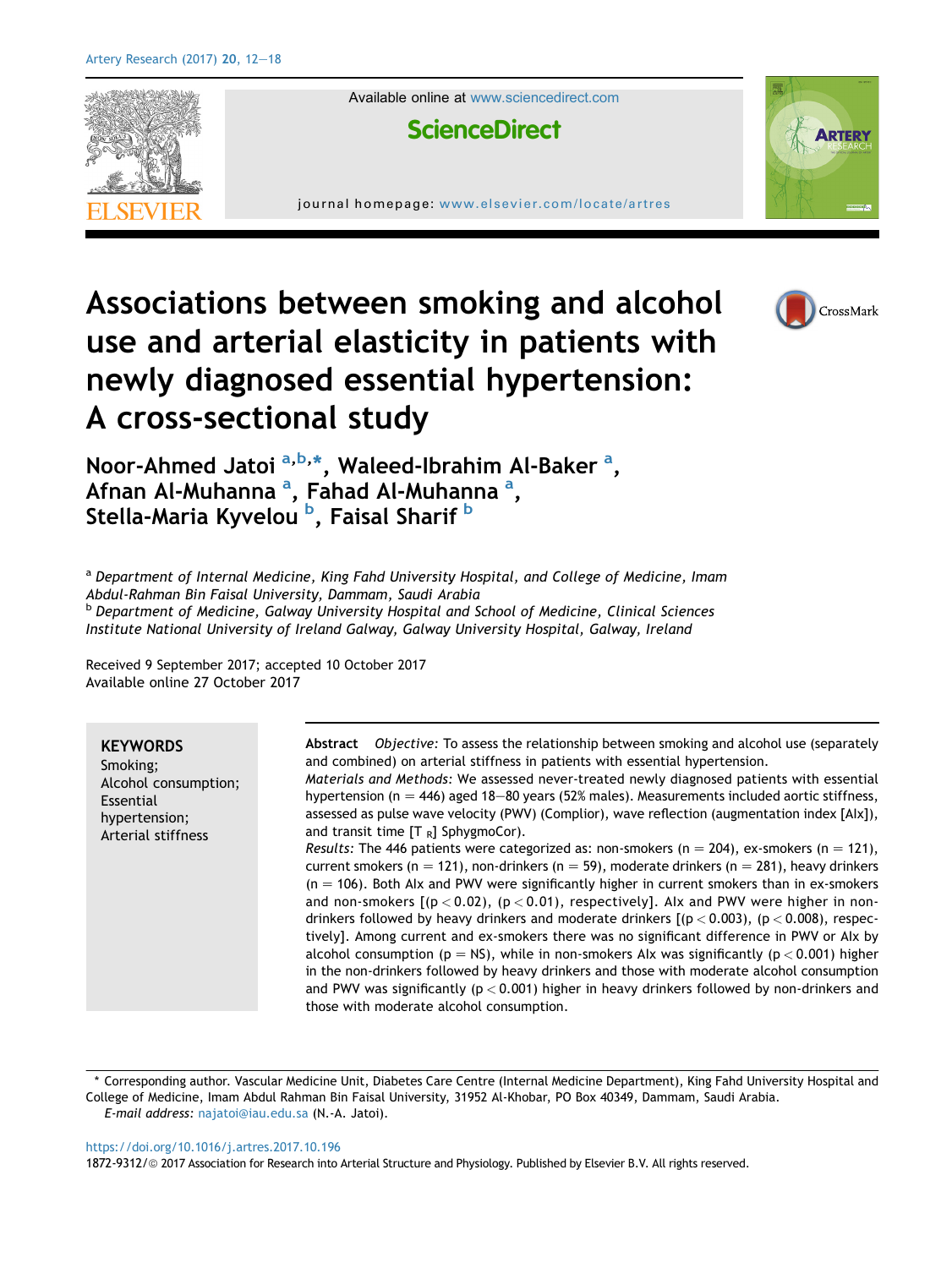Conclusion: Moderate alcohol consumption exerts a favorable effect on arterial stiffness in essential hypertensive patients. However, the combined effect of smoking cancels this favorable effect.

ª 2017 Association for Research into Arterial Structure and Physiology. Published by Elsevier B.V. All rights reserved.

#### Introduction

Elastic arterial stiffening can be accelerated in the presence of essential hypertension, while that can produce arterial stiffness through functional and structural mechanisms.<sup>1,2</sup> Whether arterial stiffness is the result of arterial hypertension or its cause remains a controversy. However, it is commonly accepted that the determinants of large artery stiffness and hypertension may represent known risk factors, all of which may lead to vascular changes and affect both the heart and the kidneys.

Smoking is a major modifiable cardiovascular risk factor leading to alterations in endothelial function, lipid profile and dynamic properties of the arterial wall.<sup>3</sup> It has been reported that the compliance of both large and medium sized arteries decreases immediately after smoking one cigarette.<sup>4,5</sup> Similarly, Vlachopoulos et al. $^6$  have shown a significant undesirable effect of smoking and caffeine on arterial stiffness. Furthermore, smoking leads to a direct increase in both peripheral and central blood pressure.<sup>7</sup> Smoking is known to cause severe accumulation of exogenous active oxygen and free radicals resulting in a chronic increase in oxidative stress thus leading to endothelial dysfunction, vasoconstriction and vascular inflammation, three mechanisms that are known to induce arterial stiffness.  $8,9$ 

The effect of alcohol consumption on the cardiovascular system demonstrates a J-shaped association.<sup>10</sup> Specifically, non-drinkers and heavy drinkers are at higher risk, while moderate alcohol consumption exerts a protective effect. It appears that moderate alcohol intake prevents atherosclerosis through beneficial effects on lipoprotein metabolism, hemostasis and microvascular inflammation, mechanisms which in turn are directly associated with arterial stiffness. $11-13$ 

The purpose of the present study was to assess the effect of smoking and alcohol separately, on a cohort of patients with newly diagnosed essential hypertension, and to further evaluate their combined effect on large artery elastic properties.

#### Materials and methods

A total of  $446$  untreated subjects aged  $18-80$  years  $(47.8 \pm 0.6)$  years, mean  $\pm$  SD), 52% male, undergoing assessment for hypertension, were studied. None of the patients had secondary hypertension, coronary artery disease, valvular heart disorders, dysrhythmias, diabetes, heart failure, or renal impairment, and none were taking any vasoactive drugs. Current smokers were defined as those who reported smoking  $>1$  cigarette per day for  $>1$  year, nonsmokers as those who had never smoked, and former or ex-smokers as those who had stopped smoking >1 month before examination. Alcohol consumption was evaluated from patients' self-reported average weekly alcohol intake. From this estimate, the ethanol equivalent (g/week) was then calculated, and subjects were categorized as: non-drinkers, moderate drinkers [<14 units/week (female) and 21 units/week (male)]; and heavy drinkers [ $\ge$ 15 units/week (female) and  $\ge$ 22 units/week (male)].

Body weight, height, waist, and hip measurements were recorded for each patient. Body mass index (BMI) was calculated as body weight (kilograms) divided by height (meters squared), and the waist: hip ratio was calculated. Fasting venous blood samples were drawn, and total cholesterol, high-density lipoprotein cholesterol, triglycerides, plasma glucose, and serum creatinine were measured by standard methods. The subjects gave informed consent, and the study had institutional ethics committee permission.

#### Blood pressure measurements

Subjects rested in a supine position for 5 min in a quiet room at 22 °C before the baseline hemodynamic measurements were obtained. Brachial blood pressure (BP) and heart rate were measured in the right arm with an automated digital oscillometric sphygmomanometer (Omron, Model HEM 705-CP, Omron Corporation, Shimogyo-ku, Kyoto, Japan). Three readings separated by 1-min intervals were taken, and the mean was used for analysis. Peripheral pulse pressure was calculated as the difference between brachial systolic and diastolic BP<sup>14</sup>

#### Measures of arterial stiffness and wave reflection

By using radial applanation tonometry, the aortic pressure waveform was derived by using a previously validated transfer function relating radial to aortic pressure waveform within the system software of the SphygmoCor (SphygmoCor, AtCor Medical, Version8.0) by an operator, and 2 measurements were performed in each subject. Ascending aortic pressures and the AIx were derived from the aortic pressure waveform, as described previously<sup>15,16,18</sup> Transit time (T<sub>R</sub>) was measured from the foot of the wave to the inflection point on the aortic pressure wave form. Carotid-femoral PWV was measured with an automated system (Artech Medical) using the foot-to-foot method. The carotid and femoral waveforms were acquired simultaneously with 2 pressure-sensitive transducers, and the  $T_R$  of the pulse was calculated using the system software. The distance between the 2 arterial sites was measured on the body using a tape measure, and PWV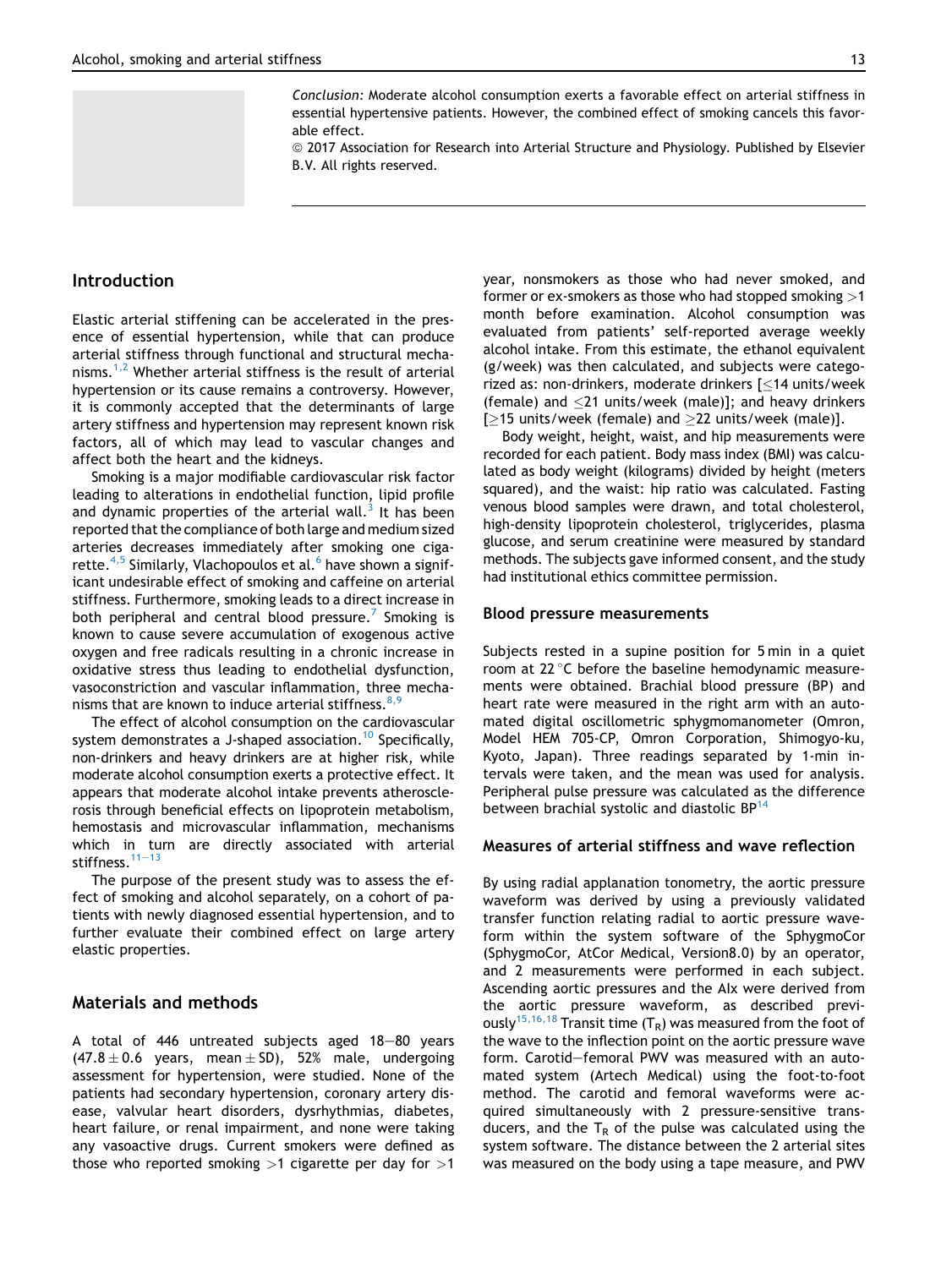was calculated as the distance divided by time (meters per second). At least 12 successive readings were used for analysis to cover a complete respiratory cycle.

#### Statistical analysis

Data were analyzed using JMP (version 10). PWV, Alx, and  $T_R$ approximated normal distributions. Data are expressed as mean  $\pm$  SD or 95% confidence intervals, with P < 0.05 considered significant. Mean differences in PWV, AIx, and TR between non-smokers, ex-smokers, and current smokers and the effects of alcohol consumption (non-drinkers, moderate drinkers and heavy drinkers) were assessed using ANOVA.

#### Results

The study population consisted of 446 patients with newly diagnosed essential hypertension, mean age  $48.7 \pm 0.6$ years, 52.4% men, with mean SBP and DBP of  $158 \pm 10$  and 94  $\pm$  0.5 mmHg, respectively. There were 204 non-smokers, 121 ex-smokers, and 121 current smokers. When categorised according to their alcohol intake there were 59 non-drinkers, 281 moderate drinkers and 106 heavy drinkers. The study population characteristics are presented in Tables 1 and 2.

Arterial stiffness indices were compared among the three smoking categories. Univariate analysis revealed significantly higher levels of AIx in current smokers than in ex-smokers or non-smokers ( $p < 0.02$ ). Similarly, PWV was higher among current smokers than in ex-smokers or nonsmokers ( $p < 0.018$ ). Finally, PP was significantly higher in current smokers than in ex-smokers and non-smokers  $(p < 0.02)$  while no significant difference was noted in HR, in SBP and DBP ( $p = NS$ ). Multivariate analysis revealed that the observed differences in Aix and PWV remained significant after adjustment for HR, SBP, and DBP (Table 3).

Arterial stiffness indices were compared according to alcohol consumption. AIx was significantly higher in the group of non-drinkers followed by heavy drinkers and moderate drinking intake ( $p < 0.003$ ) Similarly, PWV was higher in nondrinkers than in heavy drinkers and moderate drinkers  $(p < 0.008)$ . PP was higher in non-drinkers than in heavy or moderate drinkers ( $p < 0.05$ ). There was no difference in HR among the three groups. SBP was significantly higher in heavy drinkers followed by non-drinkers and moderate drinkers  $(p < 0.02)$ , while DBP was higher in heavy drinkers than in moderate drinkers or non-drinkers ( $p < 0.008$ ).

Multivariate analysis was then performed and the model was adjusted for HR, SBP and DBP. Aix remained significantly higher among non-drinkers followed by heavy drinkers and moderate drinkers ( $p < 0.005$ ), while higher levels of PWV were noted in non-drinkers followed by heavy drinkers and moderate drinkers ( $p < 0.01$ ) see Table 4.

Finally, we created a model combining alcohol consumption and smoking habits to assess the association with arterial stiffness parameters . Among non-smokers AIx was significantly higher for non-drinkers followed by heavy drinkers and moderate drinkers ( $p < 0.0001$ ), and PWV was higher in heavy drinkers followed by non-drinkers and moderate drinkers ( $p < 0.02$ ). For current smokers no significant difference was noted by alcohol use for either AIx Table 1 Clinical characteristics of study population  $(n = 446)$ .

| '.,                        |                  |
|----------------------------|------------------|
| Variables                  | (Mean $\pm$ SD)  |
| Age (Years)                | $48.7 + 0.6$     |
| Gender (M:F)               | 52:48(%)         |
| Height (cm)                | $169 \pm 0.46$   |
| Weight (kg)                | $82.1 \pm 0.81$  |
| BMI ( $\text{kg/m}^2$ )    | $28.72 \pm 0.23$ |
| Waist (cm)                 | $95.13 \pm 0.8$  |
| Hip (cm)                   | $105 + 0.65$     |
| Smoking & Alcohol Status   |                  |
| Non-Smoker (%)             | 204 (45.8)       |
| Ex-Smoker (%)              | 121(27.1)        |
| Current-Smoker (%)         | 121(27.1)        |
| <b>Alcohol Nil</b>         | 59 (13.6)        |
| <b>Alcohol Moderate</b>    | 281 (63)         |
| Alcohol Heavy              | 106 (23.8)       |
| Hemodynamic status         |                  |
| Heart Rate (bpm)           | $71.6 \pm 0.5$   |
| Brachial SBP (mmHg)        | $158 + 1$        |
| Brachial DBP (mmHg)        | $94 + 0.5$       |
| Pulse Pressure (mmHg)      | $64 + 1$         |
| Augmentation Index (%)     | $27.28 \pm 0.55$ |
| Pulse Wave Velocity (m/s)  | $10.36 \pm 0.11$ |
| Transit Time (m/s)         | $134 + 0.6$      |
| Biochemistry               |                  |
| Total cholesterol (mmol/L) | $5.2 \pm 0.05$   |
| HDL cholesterol (mmol/L)   | $1.35 + 0.02$    |
| LDL cholesterol (mmol/L)   | $3.02 + 0.05$    |
| VLDL cholesterol (mmol/L)  | $0.98 \pm 0.03$  |
| Triglycerides (mmol/L)     | $1.73 \pm 0.06$  |
| <b>GGT</b>                 | $40.1 \pm 0.7$   |
| <b>AST</b>                 | $24.45 + 0.57$   |
| Creatinine                 | $87.07 \pm 0.6$  |
| Glucose                    | $5.28 \pm 0.03$  |
| <b>MCV</b>                 | $91.3 \pm 0.03$  |

or PWV. Finally, among ex-smokers there was no significant difference between alcohol use groups for AIx however, PWV was higher in non-drinkers followed by heavy drinkers and moderate drinkers  $p < 0.02$ ), see Table 5.

Multivariate analysis was then performed and the model was adjusted for HR, SBP and DBP. Among non-smokers AIx remained significantly  $(p < 0.001)$  higher in the nondrinkers followed by heavy-drinkers and those with moderate alcohol consumption. PWV remained significantly  $(p < 0.001)$  higher in heavy drinkers followed by nondrinkers and moderate drinkers. For current smokers no significant difference was noted in AIx and PWV according to alcohol consumption ( $p = NS$ ). Finally, among exsmokers no significant difference was observed according to alcohol consumption, while PWV remained significantly higher  $(p < 0.02)$  in non-drinkers compared to heavy drinkers and moderate drinkers.

#### **Discussion**

The present study aimed to assess the relationships between smoking and alcohol habits (separately and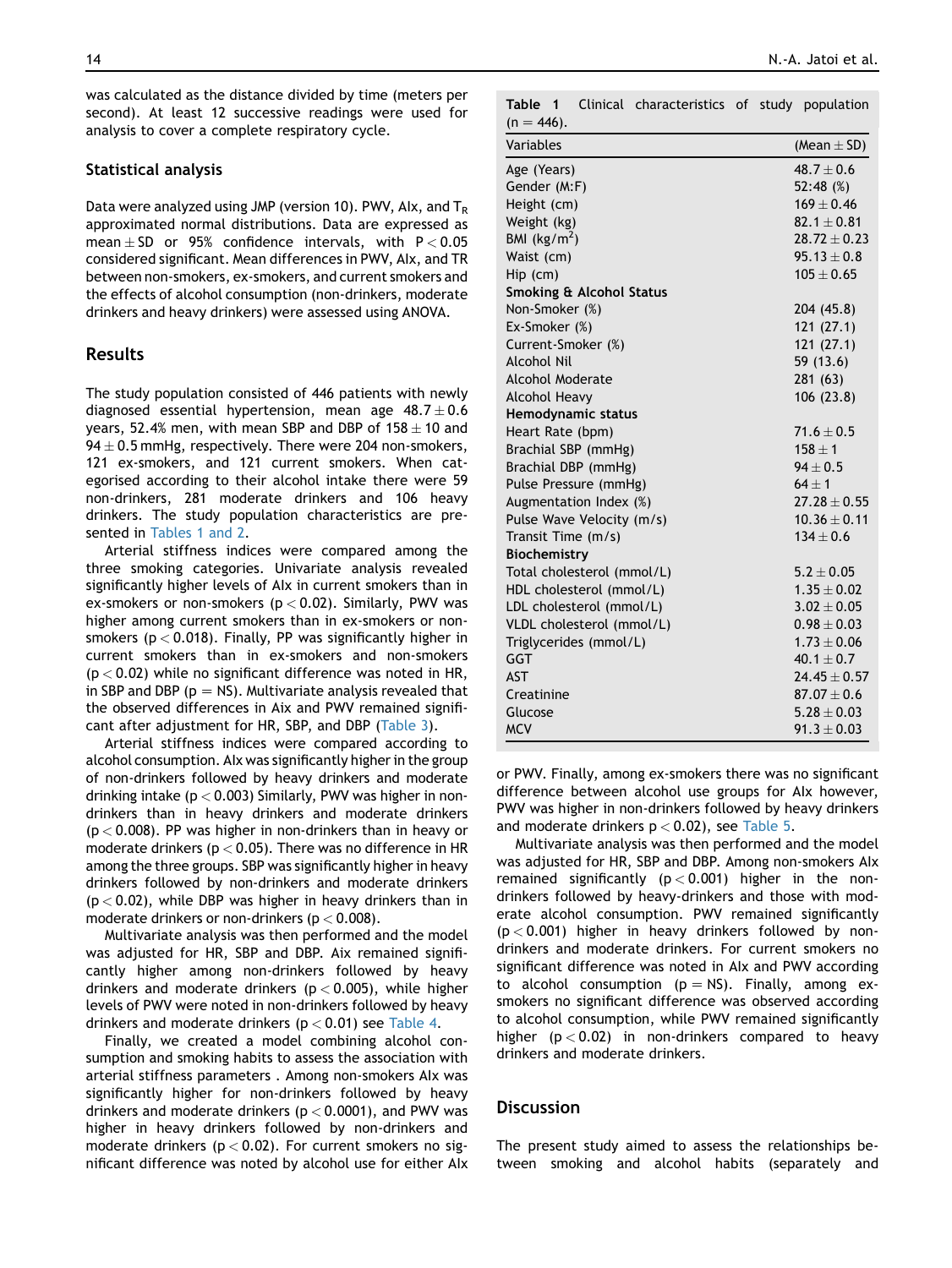| Table 2 |  | Clinical characteristics of study population categorized according to Alcohol status ( $n = 446$ ). |  |  |  |  |  |  |  |  |
|---------|--|-----------------------------------------------------------------------------------------------------|--|--|--|--|--|--|--|--|
|---------|--|-----------------------------------------------------------------------------------------------------|--|--|--|--|--|--|--|--|

| Variables                                            | $n = 59$         | Non-drinkers Moderate drinkers (F: < 14U,<br>$M < 21U$ ) n = 281 | Heavy drinkers (F: > 14U,<br>$M > 21U$ ) n = 106 | P Value    |  |
|------------------------------------------------------|------------------|------------------------------------------------------------------|--------------------------------------------------|------------|--|
| Age (Years)                                          | $55.3 \pm 1.7$   | $47.7 \pm 0.8$                                                   | $47.6 \pm 1.3$                                   | 0.0002     |  |
| Gender (M:F)                                         | 35:65            | 49:51                                                            | 75:25                                            | 0.0476     |  |
| Height (cm)                                          | $165.2 \pm 1.3$  | $168.8 \pm 0.6$                                                  | $172 \pm 1$                                      | $<$ 0.0001 |  |
| Weight (kg)                                          | $80.2 \pm 2.3$   | $81.8 \pm 1.1$                                                   | $86 \pm 1.7$                                     | <b>NS</b>  |  |
| BMI $(kg/m2)$                                        | $29.19 \pm 0.64$ | $28.52 \pm 0.3$                                                  | $29 \pm 0.48$                                    | <b>NS</b>  |  |
| Waist (cm)                                           | $95 \pm 2.8$     | $94.2 \pm 1$                                                     | $97.4 \pm 1.6$                                   | <b>NS</b>  |  |
| Hip (cm)                                             | $105.8 \pm 1.8$  | $104.4 \pm 0.8$                                                  | $106 \pm 1.3$                                    | <b>NS</b>  |  |
| Smoking-status Non: Ex-Smoker:<br>Current-Smoker (%) | 59:24:17         | 48:26:26                                                         | 33:31:36                                         | 0.0136     |  |
| Alcohol-Status (Average Units/wk)                    |                  | $8 \pm 0.65$                                                     | $39.22 \pm 1.06$                                 |            |  |
| Heart rate (bpm)                                     | $71 \pm 1$       | $71 \pm 1$                                                       | $70 \pm 1$                                       | <b>NS</b>  |  |
| Brachial SBP (mmHg)                                  | $160 \pm 3$      | $156 \pm 1$                                                      | $162 \pm 2$                                      | 0.0275     |  |
| Brachial DBP (mmHg)                                  | $92 \pm 1$       | $93 \pm 1$                                                       | $97 \pm 1$                                       | 0.0087     |  |
| Pulse pressure (mmHg)                                | $68 \pm 2$       | $63 \pm 1$                                                       | $65 \pm 2$                                       | 0.05       |  |
| Augmentation Index (%)                               | $31.9 \pm 1.5$   | $26.3 \pm 0.7$                                                   | $27.3 \pm 1.1$                                   | 0.0034     |  |
| Pulse Wave Velocity (m/s)                            | $10.96 \pm 0.29$ | $10.1 \pm 0.14$                                                  | $10.65 \pm 0.21$                                 | 0.0084     |  |
| Transit Time (m/s)                                   | $131 \pm 1.7$    | $135 \pm 0.8$                                                    | $135 \pm 1.2$                                    | <b>NS</b>  |  |
| Total cholesterol (mmol/L)                           | $5.3 \pm 0.1$    | $5.1 \pm 1$                                                      | $5.4 \pm 0.1$                                    | 0.05       |  |
| HDL cholesterol (mmol/L)                             | $1.39 \pm 0.05$  | $1.33 \pm 0.02$                                                  | $1.37 \pm 0.04$                                  | <b>NS</b>  |  |
| LDL cholesterol (mmol/L)                             | $3.3 \pm 0.14$   | $2.96 \pm 0.06$                                                  | $3.05 \pm 0.1$                                   | <b>NS</b>  |  |
| VLDL cholesterol (mmol/L)                            | $0.81 \pm 0.1$   | $0.96 \pm 0.04$                                                  | $1.1 \pm 0.07$                                   | 0.038      |  |
| Triglycerides (mmol/L)                               | $1.48 \pm 0.17$  | $1.67 \pm 0.08$                                                  | $2.1 \pm 0.13$                                   | 0.0042     |  |
| GGT                                                  | $30.9 \pm 4.4$   | $33 \pm 2$                                                       | $63.8 \pm 3.3$                                   | $<$ 0.0001 |  |
| <b>AST</b>                                           | $22.2 \pm 1.5$   | $23.2 \pm 0.7$                                                   | $29.1 \pm 1.1$                                   | $<$ 0.0001 |  |
| Creatinine                                           | $84.3 \pm 1.7$   | $87\pm0.7$                                                       | $88.8 \pm 1.2$                                   | <b>NS</b>  |  |
| Glucose                                              | $5.21 \pm 0.09$  | $5.26 \pm 0.04$                                                  | $5.39 \pm 0.06$                                  | <b>NS</b>  |  |
| Hemoglobin                                           | $14.06 \pm 0.3$  | $14.62 \pm 0.11$                                                 | $14.98 \pm 0.2$                                  | 0.0184     |  |
| <b>MCV</b>                                           | $88.25 \pm 0.8$  | $91 \pm 0.35$                                                    | $93.87 \pm 1.6$                                  | $<$ 0.0001 |  |

combined) on arterial stiffness in newly diagnosed patients with essential hypertension. We found that both Aix and PWV tended to be higher in current smokers than in exsmokers or non-smokers independently of SBP, DBP and HR. We also found that both AIX and PWV tended to be higher values in non-drinkers followed by heavy drinkers and moderate drinkers. Finally, when the combined effect of alcohol and smoking was assessed, we found no difference in AIX or PWV non-smokers and current smokers irrespective of their alcohol consumption; while in ex-smokers PWV was higher in non-drinkers followed by heavy drinkers and moderate drinkers.

The chronic effects of smoking on arterial elastic properties have been so far controversial. A tendency for increased stiffness in the common femoral and carotid arteries has been previously reported in habitual smokers.<sup>17</sup> Also, an invasive study showed abnormalities of the brachial artery pressure waveform in smokers, while another study<sup>18</sup> demonstrated increase Aix and PWV in healthy smokers compared to non-smokers, but others<sup>4,19</sup> found no difference in regional arterial compliance between smokers and nonsmokers.

Various studies have also shown that smoking plays a major role in the occurrence of arteriosclerosis and arteriosclerotic disease.<sup>20–22</sup> Smoking leads to arteriosclerosis by inducing nitric oxide damage to vascular endothelial cells, contributing to high BP or diabetes mellitus, and stimulating coagulation and fibrinolysis pathways. $^{23}$ Recently it was reported that carotid-ankle vascular index (CAVI), a new marker of arterial stiffness, is higher in current smokers compared to ex-smokers and non smokers,  $24$ while in another study when comparing Ankle-brachial index (ABI) and PWV among smokers, ex-smokers and nonsmokers the former presented with higher values of arterial stiffness indices and smoking cessation for a period of 12 months was associated with an improvement in arterial stiffness. $25$  In the present study, when the relationship between smoking and arterial stiffness was assessed separately, the findings were similar to the previous mentioned studies: thus arterial stiffness indices were higher in current smokers followed by ex-smokers and non-smokers regardless of the peripheral hemodynamics.

While the effect of alcohol consumption on cardiovascular risk profile has been previously assessed,  $10-12$  pointing to a favorable impact of moderate consumption comparised with heavy or no consumption, the relative effect on arterial stiffness remains controversial. In a cross-sectional study among Japanese-American men and women the risk for high aortic PWV was lower among current drinkers and ex-drinkers than among non-drinkers,  $26$  while in another study including middle-aged Japanese men the incidence of aortic stiffness was not related to alcohol intake.<sup>27</sup> Moreover, the same group of investigators reported that alcohol is an important risk factor for the development of aortic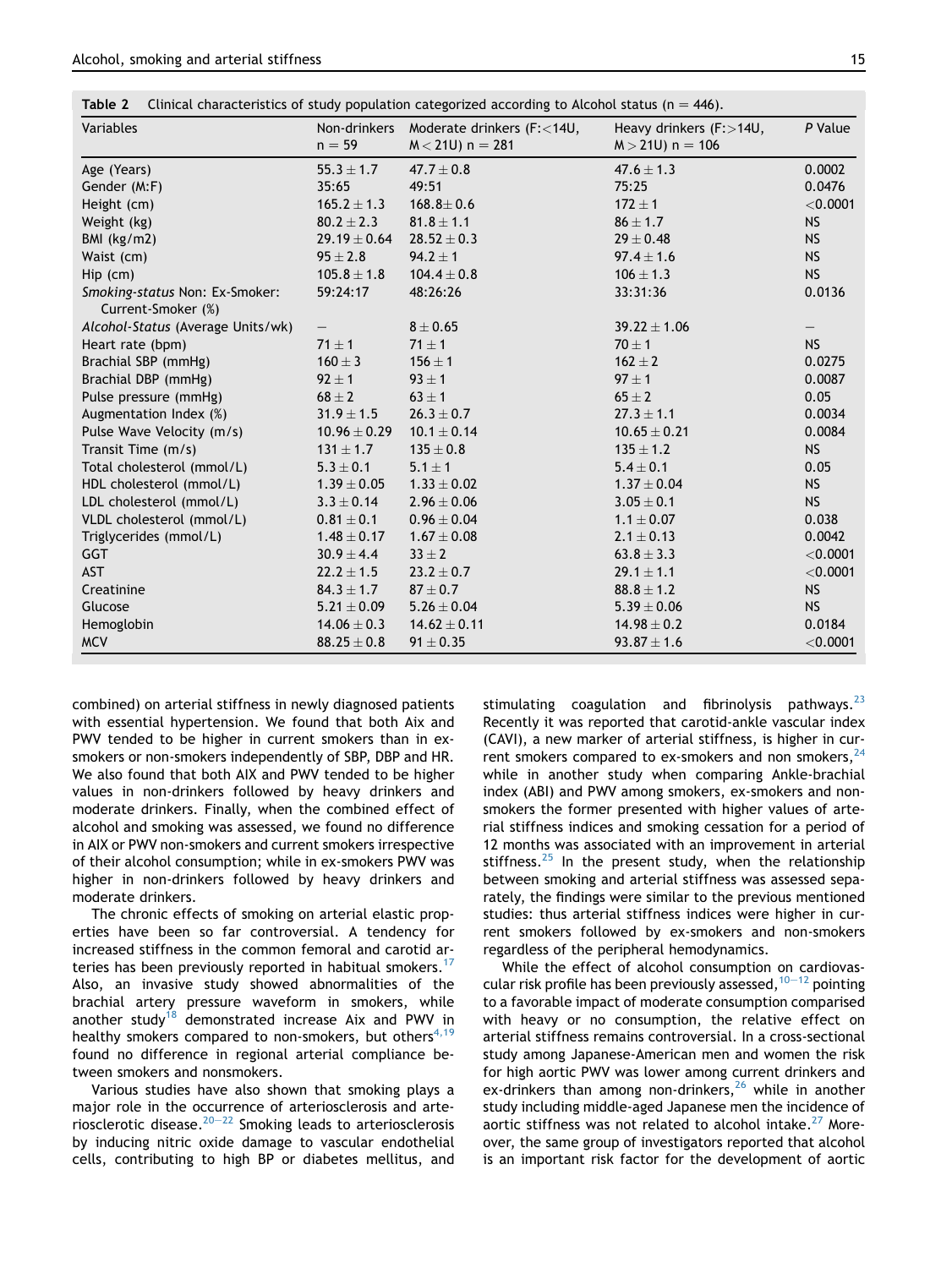| Variables                  | Non-Smokers ( $n = 204$ ) | Current- Smokers ( $n = 121$ ) | Ex-Smokers ( $n = 121$ ) | P Value<br><b>ANOVA</b> |  |
|----------------------------|---------------------------|--------------------------------|--------------------------|-------------------------|--|
| Age (Years)                | $46.7 \pm 0.9$            | 49.6 $\pm$ 1.2                 | $51.4 + 1.2$             | 0.0049                  |  |
| Gender (M:F)               | 30:59                     | 139:139                        | 79:27                    | < 0.01                  |  |
| Height (cm)                | $168.2 \pm 0.7$           | $169.3 \pm 0.9$                | $170.5 \pm 0.9$          | <b>NS</b>               |  |
| Weight (kg)                | $81.7 \pm 1.25$           | $81.9 \pm 1.6$                 | $84.8 \pm 1.6$           | <b>NS</b>               |  |
| BMI $(kg/m2)$              | $28.78 \pm 0.35$          | $28.35 \pm 0.45$               | $29 \pm 0.45$            | <b>NS</b>               |  |
| Waist (cm)                 | $93.03 \pm 1.17$          | $97.05 \pm 1.6$                | $96.8 \pm 1.44$          | 0.05                    |  |
| $Hip$ (cm)                 | $104.5 \pm 1$             | $105.6 \pm 1.3$                | $105.2 \pm 1.2$          | <b>NS</b>               |  |
| Hemodynamic Measurements   |                           |                                |                          |                         |  |
| Heart rate (bpm)           | $70.4 \pm 0.8$            | $71.4 \pm 1$                   | $70.3 \pm 1$             | <b>NS</b>               |  |
| Brachial SBP (mmHg)        | $155.1 \pm 1.6$           | $159.5 \pm 2.1$                | $160.4 \pm 2.1$          | <b>NS</b>               |  |
| Brachial DBP (mmHg)        | $93.5 \pm 0.8$            | $93.5 \pm 1$                   | $94.6 \pm 1$             | <b>NS</b>               |  |
| Pulse Pressure (mmHg)      | 61.6 $\pm$ 1.2            | $66.6 \pm 1.6$                 | $65.8 \pm 1.6$           | 0.0254                  |  |
| Augmentation Index (%)     | $25.8 \pm 0.8$            | $29.4 \pm 1.1$                 | $27.7 \pm 1$             | 0.0246                  |  |
| Pulse Wave Velocity (m/s)  | $10.03 \pm 0.16$          | $10.71 \pm 0.22$               | $10.58 + 0.2$            | 0.0188                  |  |
| Transit Time (m/s)         | $136 \pm 0.9$             | $130.7 \pm 1.2$                | $134.7 \pm 1.2$          | 0.0012                  |  |
| <b>Biochemistry</b>        |                           |                                |                          |                         |  |
| Total cholesterol (mmol/L) | $5.07 \pm 0.07$           | $5.4 \pm 0.09$                 | $5.2 \pm 0.09$           | 0.0194                  |  |
| Triglycerides (mmol/L)     | $1.42 \pm 0.09$           | $1.99 \pm 0.12$                | $2.01 + 0.11$            | $<$ 0.0001              |  |
| LDL cholesterol (mmol/L)   | $3.12 \pm 0.11$           | $2.97 \pm 0.06$                | $3.05 \pm 0.1$           | 0.47                    |  |
| Creatinine                 | $85.95 \pm 0.87$          | $86.09 \pm 1.12$               | $90.07 \pm 1.15$         | 0.0103                  |  |
| Glucose                    | $5.22 \pm 0.05$           | $5.36 \pm 0.06$                | $5.31 \pm 0.06$          | <b>NS</b>               |  |
| Alcohol status (Units/wk)  | $11.17 \pm 1.22$          | $19.48 \pm 1.6$                | $14.64 \pm 1.6$          | 0.0002                  |  |
| <b>MCV</b>                 | $91.14 \pm 0.61$          | $93.31 \pm 0.54$               | $90.25 \pm 0.41$         | $<$ 0.0001              |  |

stiffness at an intake of more than 16 glasses of an alcoholic beverage per week. $^{28}$  On the other hand in a cross-sectional study among postmenopausal women an inverse association between alcohol consumption and aortic PWV was

|                                    | <b>Table 4</b> Spearman rank correlations of variables against |  |  |
|------------------------------------|----------------------------------------------------------------|--|--|
| alcohol consumption ( $n = 446$ ). |                                                                |  |  |

| Variables                                   | Correlation (r) p-value |             |
|---------------------------------------------|-------------------------|-------------|
| Age (Years)                                 | $-0.09869$              | 0.0374      |
| Gender (M:F)                                |                         |             |
| Height (cm)                                 | 0.206429                | ${<}0.0001$ |
| Weight (kg)                                 | 0.140279                | 0.003       |
| BMI (kg/m2)                                 | 0.037035                | 0.4374      |
| Waist (cm)                                  | 0.141262                | 0.0110      |
| Hip (cm)                                    | 0.048372                | 0.3877      |
| Hemodynamic measurements                    |                         |             |
| Heart rate (bpm)                            | 0.0188587               | 0.6954      |
| Brachial SBP (mmHg)                         | 0.116072                | 0.0143      |
| Brachial DBP (mmHg)                         | 0.133053                | 0.0049      |
| Pulse Pressure (mmHg)                       | 0.061222                | 0.1969      |
| Augmentation Index (%)                      | $-0.08713$              | 0.0663      |
| Pulse Wave Velocity (m/s)                   | 0.042126                | 0.4408      |
| Transient Time (m/s)                        | 0.030235                | 0.5242      |
| <b>Biochemistry</b>                         |                         |             |
| Total cholesterol (mmol/L)                  | 0.107038                | 0.0292      |
| Triglycerides cholesterol (mmol/L) 0.195164 |                         | $<$ 0.0001  |
| Creatinine                                  | 0.089356                | 0.0687      |
| Glucose                                     | 0.134585                | 0.006       |
| <b>MCV</b>                                  | 0.30534                 | $<$ 0.0001  |

reported, $^{29}$  while the same investigators published another study demonstrating that among men aged  $40-80$  years there is a J-shaped association between alcohol consumption and PWV.<sup>30</sup> The Rotterdam Study provided further evidence of the favorable effect of moderate alcohol consumption on arterial stiffness.<sup>31</sup> The authors reported that moderate alcohol consumption in women was associated with lower arterial stiffness independently of cardiovascular risk factors and atherosclerosis. In the present study, when the effect of alcohol alone was addressed, the J-shape association was demonstrated. It appears that moderate alcohol consumption among newly diagnosed essential hypertensive patients is associated with a favorable AIx and PWV profile independent of the peripheral hemodynamics. The underlying mechanisms remain unknown; however, possible beneficial effects of moderate alcohol consumption on lipoprotein metabolism, hemostasis and microvascular inflammation along with a reduced risk for type 2 diabetes mellitus and increased insulin sensitivity may be factors.

While the separate effects of smoking and alcohol consumption on arterial stiffness revealed associations in line with previous studies, the combined effects gave different findings. We observed no beneficial effect of moderate alcohol consumption on arterial stiffness among current and ex-smokers., which reflects the possible stronger effect of smoking on large artery elasticity. It appears that the detrimental effect of smoking outweighs the possible beneficial effect of other cofactors, including alcohol. The fact that in the non-smoker group the J-shaped association of alcohol and both Aix and PWV appeared again strengthens the above observation.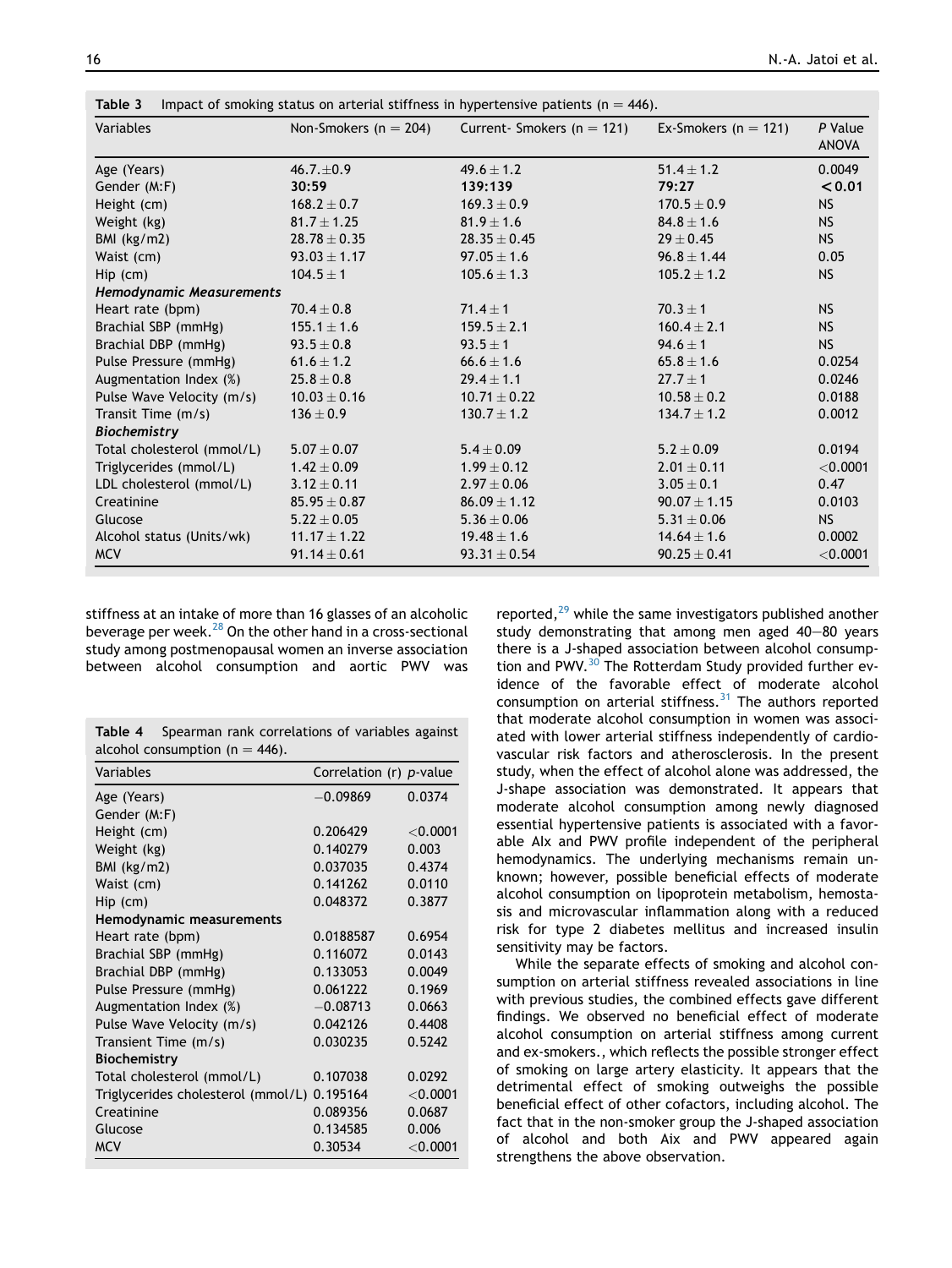| Variables                            | Non-smokers<br>$n = 204(45.74%)$ |                                 |                    |            | <b>Current smokers</b><br>$n = 121(27.13%)$ |                       |                    |            | Ex-Smokers<br>$n = 121 (27.13%)$ |                                  |                    |           |
|--------------------------------------|----------------------------------|---------------------------------|--------------------|------------|---------------------------------------------|-----------------------|--------------------|------------|----------------------------------|----------------------------------|--------------------|-----------|
|                                      | Alcohol<br>(Nil)                 | Alcohol<br>(Moderate)           | Alcohol<br>(Heavy) | P Value    | Alcohol<br>(Nil)                            | Alcohol<br>(Moderate) | Alcohol<br>(Heavy) | P Value    | Alcohol<br>(Nil)                 | Alcohol<br>(Moderate)            | Alcohol<br>(Heavy) | P Value   |
| Age (Years)                          | $52.5 \pm 2.2$                   | $44.8 \pm 1.1$                  | $47.9 \pm 2.1$     | 0.0061     | $61.8 \pm 4.1$                              | $50.1 \pm 1.5$        | $45.5 \pm 2.1$     | 0.0021     | $57.5 \pm 3.4$                   | $51\pm1.5$                       | $49.7 \pm 2.2$     | <b>NS</b> |
| Gender (M:F%)                        | 17:83                            | 43:57                           | 44:56              | <b>NS</b>  | 60:40                                       | 47:52                 | 71:29              | 0.0338     | 64:36                            | 62:38                            | 79:21              | 0.02      |
| Height (cm)                          | $162.3 \pm 1.7$                  | $168.1 \pm 0.9$                 | $174.4 \pm 1.7$    | < 0.0001   | $166.6 \pm 3$                               | $168.9 \pm 1.1$       | $170.7 \pm 1.6$    | <b>NS</b>  | $171.5 \pm 2.7$                  | $170 \pm 1.2$                    | $171.2 \pm 1.7$    | <b>NS</b> |
| Weight (kg)                          | $73.1 \pm 2.9$                   | $82.1 \pm 1.5$                  | $88.8 \pm 2.9$     | $<$ 0.0008 | $89.2 \pm 6.1$                              | $79 \pm 2.3$          | $85.4 \pm 3.1$     | <b>NS</b>  | $91.4 \pm 4.3$                   | $83.9 \pm 1.9$                   | $83.8 \pm 2.8$     | <b>NS</b> |
| BMI (kg/m2)                          | $27.6 \pm 0.9$                   | $29 \pm 0.4$                    | $29.2 \pm 0.9$     | <b>NS</b>  | $32.1 \pm 1.2$                              | $27.4 \pm 0.6$        | $29.2 \pm 0.9$     | 0.0195     | $31.1 \pm 1.1$                   | $\textbf{28.8} \pm \textbf{0.5}$ | $28.5 \pm 0.7$     | <b>NS</b> |
| Waist (cm)                           | $87.7 \pm 2.9$                   | $92.3 \pm 1.4$                  | $100.1 \pm 2.6$    | 0.0052     | $98.9 \pm 5.2$                              | $96.9 \pm 2.3$        | $96.8 \pm 2.8$     | <b>NS</b>  | $106.3 \pm 4$                    | $95.5 \pm 1.8$                   | $95.4 \pm 2.5$     | 0.043     |
| Hip (cm)                             | $102.2 \pm 2.3$                  | $103.9 \pm 1.1$                 | $108.5 \pm 2.2$    | <b>NS</b>  | $109.4 \pm 5$                               | $105.3 \pm 2.2$       | $105 \pm 2.6$      | <b>NS</b>  | $110.4 \pm 2.8$                  | $104.6 \pm 1.3$                  | $104 \pm 1.8$      | <b>NS</b> |
| Average units/<br>week (n)           | $\mathbf{0}$                     | $\mathbf{6.8} \pm \mathbf{0.8}$ | $39.1 \pm 1.6$     | < 0.0001   | $\mathbf{0}$                                | $9.5 \pm 1.7$         | $43.7 \pm 2.3$     | $<$ 0.0001 | $\mathbf{0}$                     | $8.7 \pm 1$                      | $34.21 \pm 1.45$   | < 0.0001  |
| No Cigarettes                        |                                  |                                 |                    |            | $19 \pm 3.3$                                | $17.5 \pm 1.3$        | $19.3 \pm 2.1$     | <b>NS</b>  |                                  |                                  |                    |           |
| Hemodynamic measurements             |                                  |                                 |                    |            |                                             |                       |                    |            |                                  |                                  |                    |           |
| Heart rate (bpm)                     | $71 \pm 2$                       | $71 \pm 1$                      | $69 \pm 2$         | <b>NS</b>  | $74 \pm 4$                                  | $71 \pm 1$            | $71 \pm 2$         | <b>NS</b>  | $69 \pm 3$                       | $71 \pm 1$                       | $70 \pm 2$         | <b>NS</b> |
| <b>Brachial SBP</b><br>(mmHg)        | $153 \pm 4$                      | $155 \pm 2$                     | $158 \pm 4$        | <b>NS</b>  | $175 \pm 8$                                 | $155 \pm 3$           | $163 \pm 4$        | 0.0454     | $167.1 \pm 5.7$                  | $157.1 \pm 2.5$                  | $165 \pm 3.7$      | <b>NS</b> |
| <b>Brachial DBP</b><br>(mmHg)        | $91 \pm 1$                       | $93 \pm 1$                      | $98 \pm 2$         | 0.0209     | $93 \pm 4$                                  | $93 \pm 2$            | $95 \pm 2$         | <b>NS</b>  | $93.8 \pm 2.7$                   | $93.6 \pm 1.2$                   | $97.2 \pm 1.8$     | <b>NS</b> |
| <b>Pulse Pressure</b><br>(mmHg)      | $62 \pm 3$                       | $62 \pm 1$                      | $60 \pm 3$         | <b>NS</b>  | $83 \pm 6$                                  | $64 \pm 2$            | $68 \pm 3$         | 0.0166     | $73.3 \pm 4.5$                   | $63.5 \pm 2$                     | $67.8 \pm 3$       | <b>NS</b> |
| Augmentation<br>Index $(\%)$         | $32.4 \pm 2$                     | $24.1 \pm 1$                    | $25.8 \pm 2$       | 0.0013     | $31.7 \pm 3.5$                              | $30.1 \pm 1.3$        | $27.5 \pm 1.8$     | <b>NS</b>  | $30.9 \pm 3$                     | $26.7 \pm 1.3$                   | $28.5 \pm 1.9$     | <b>NS</b> |
| Pulse Wave<br>Velocity (m/s)         | $10.1\pm0.4$                     | $9.8 \pm 0.2$                   | $10.8 \pm 0.3$     | 0.0239     | $12.2 \pm 0.8$                              | $10.7 \pm 0.3$        | $10.3 \pm 0.4$     | <b>NS</b>  | $11.9 \pm 0.6$                   | $10.2 \pm 0.3$                   | $10.8 \pm 0.4$     | 0.0205    |
| Transit Time (m/s)                   | $129.5 \pm 2.1$                  | $137.1 \pm 1.1$                 | $138.4 \pm 2.1$    | 0.0033     | $129 \pm 4$                                 | $130 \pm 1.5$         | $133 \pm 2.1$      | <b>NS</b>  | $137.7 \pm 3.3$                  | $135.2 \pm 1.4$                  | $132.4 \pm 2.2$    | <b>NS</b> |
| Biochemistry                         |                                  |                                 |                    |            |                                             |                       |                    |            |                                  |                                  |                    |           |
| <b>Total Cholesterol</b><br>(mmol/L) | $5.1 \pm 0.2$                    | $5 \pm 0.1$                     | $5.3 \pm 0.2$      | <b>NS</b>  | $5.8 \pm 0.3$                               | $5.3 \pm 0.1$         | $5.5 \pm 0.2$      | <b>NS</b>  | $5.3 \pm \pm 0.3$ $5.1 \pm 0.1$  |                                  | $5.3 \pm 0.2$      | <b>NS</b> |
| Triglycerides<br>(mmol/L)            | $1.27 \pm 0.1$                   | $1.4 \pm 0.1$                   | $1.7 \pm 0.1$      | <b>NS</b>  | $1.71 \pm 0.43$                             | $1.84 \pm 0.17$       | $2.38 \pm 0.23$    | <b>NS</b>  | $1.79 \pm 0.42$                  | $1.96 \pm 0.19$                  | $2.21 \pm 0.28$    | <b>NS</b> |
| Creatinine                           | $82 \pm 2$                       | $85.8 \pm 1$                    | $90.5 \pm 2$       | 0.0113     | $85.7 \pm 4.2$                              | $85.8 \pm 1.5$        | $86.7 \pm 2.1$     | <b>NS</b>  | $90.9 \pm 3.9$                   | $90.2 \pm 1.5$                   | $89.6 \pm 2.3$     | <b>NS</b> |
| Glucose                              | $5.2 \pm 0.1$                    | $5.18 \pm 0.1$                  | $5.41 \pm 0.1$     | <b>NS</b>  | $5.39 \pm 0.27$                             | $5.34 \pm 0.1$        | $5.38 \pm 0.14$    | <b>NS</b>  | $5.11 \pm 0.16$                  | $5.31 \pm 0.06$                  | $5.38 \pm 0.1$     | <b>NS</b> |
| <b>MCV</b>                           | $88.7 \pm 0.9$                   | $90.2 \pm 0.4$                  | $92 \pm 1.1$       | <b>NS</b>  | $87.3 \pm 1.7$                              | $93.1 \pm 0.8$        | $96 \pm 1$         | 0.0002     | $87.5 \pm 2.7$                   | $90.8 \pm 0.8$                   | $92.6 \pm 1.1$     | <b>NS</b> |

**Table 5** Clinical characteristics of patients according to smoking and alcohol status (n  $=$  446).

 $|z|$